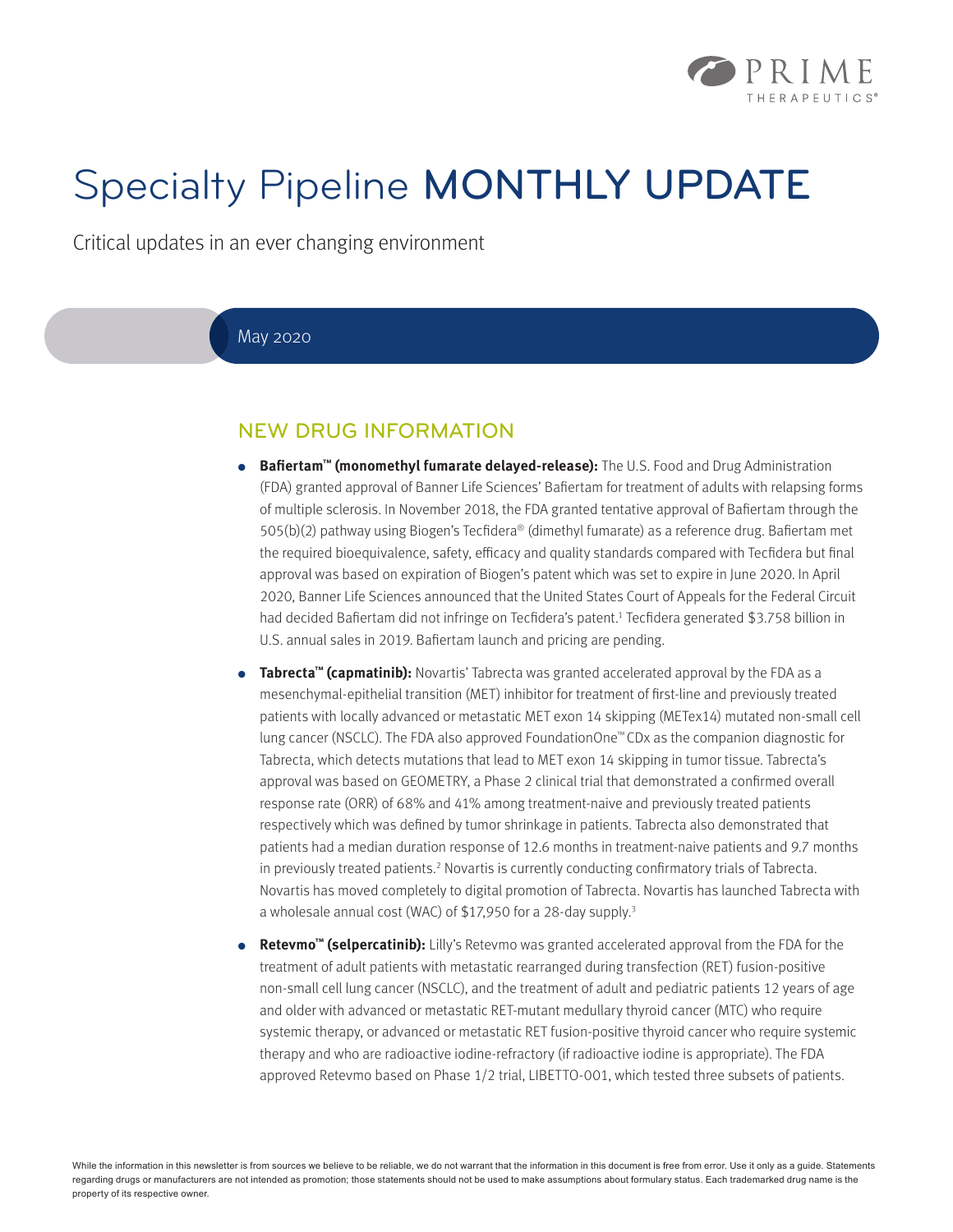Retevmo demonstrated an objective response rate (ORR) of 79% in RET fusion-positive thyroid cancer patients who had been previously treated and 100% for new RET fusion-positive thyroid cancer patients. Retevmo shrank tumors by 64% in patients with RET fusion-positive NSCLC who had been previously treated and 84% in patients who hadn't received previous treatment.4 Lilly is currently conducting two clinical benefit confirmatory trials for Retevmo. Retevmo should only be used in patients whose tumors have a RET fusion in NSCLC or thyroid cancer or a RET mutation in MTC; however, at this time there is not an FDA-approved test for the detection of RET fusion and RET mutations. Patients can be determined through biomarker testing. Retevmo has launched and is available through specialty pharmacies with a WAC of \$20,600 for a 30-day supply.<sup>5</sup>

- **● Fensolvi™ (leuprolide acetate):** The FDA approved Tolmar Pharmaceuticals' Fensolvi for the treatment of pediatric patients two years of age and older with central precocious puberty (CPP). Fensolvi is an injected gel that releases leuprolide acetate in a sustained and controlled manner over time. Fensolvi is a 0.375ml, subcutaneous injection that is administered twice a year in a health care office. The FDA approved Fensolvi based on Phase 3 study that demonstrated 87% of children achieved a serum luteinizing hormone concentration of <4 IU/L at six months post injection. The study also demonstrated that Fensolvi suppressed sex hormones to pre-pubertal levels and stopped or reversed the progression of clinical signs of puberty.<sup>4</sup> Other similar products include AbbVie's Lupron Depot-Ped® (leuprolide acetate kit), Tolmar Pharmaceuticals' Eligard® (leuprolide acetate kit) and their generics. Tolmar Pharmaceuticals launched Fensolvi with a wholesale annual cost (WAC) of \$27,093 per box.
- **● Qinlock™ (ripretinib):** The FDA approved Deciphera pharmaceuticals' Qinlock for the treatment of adult patients with advanced gastrointestinal stromal tumor (GIST) who have received prior treatment with three or more kinase inhibitors, including imatinib. Qinlock's approval was based on Phase 3 INVICTUS study which demonstrated a median progression-free survival of 6.3 months compared to 1.0 month in the placebo arm. Qinlock additionally reduced the risk of disease progression or death by 85% compared to placebo. Deciphera Pharmaceuticals plans to launch Qinlock by the end of May with pricing to follow.

### NEW INDICATIONS

- **● Imbruvica® in combination with rituximab:** The FDA broadened the use of AbbVie and Janssen's Imbruvica for first-line treatment of chronic lymphocytic leukemia (CLL) or small lymphocytic lymphoma (SLL).
- **● Imfinzi® (durvalumab):** The FDA expanded the indication for AstraZeneca's Imfinzi in combination with etoposide and either carboplatin or cisplatin for first-line treatment of patients with extensivestage small cell lung cancer (ES-SCLC).
- **● Nerlynx® (neratinib):** The FDA approved a new indication for Puma's Nerlynx in combination with Roche's Xeloda® (capecitabine) for the third-line or greater treatment of patients with HER2-positive metastatic breast cancer who have failed two or more prior lines of HER2-directed therapy.
- **● Rubraca® (rucaparib):** The FDA approved a new indication for Clovis Oncology's Rubraca, a poly (ADP-ribose) polymerase (PARP) inhibitor, to be used as monotherapy for treatment of adults with BRCA1/2-mutant recurrent, metastatic castrate-resistant prostate cancer (CRPC).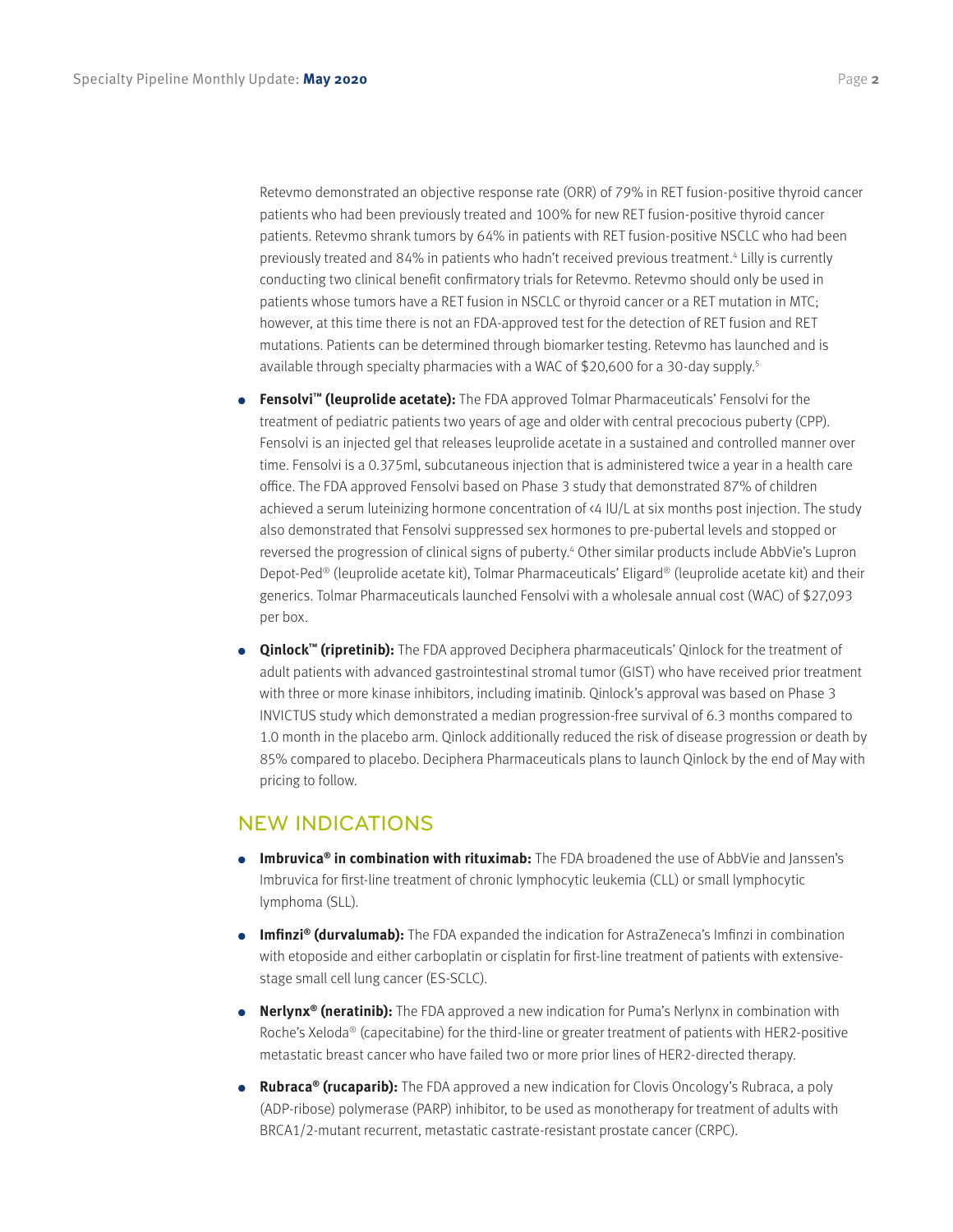- **● Opdivo® (nivolumab) plus Yervoy® (ipilimumab):** The FDA expanded the indication for Bristol-Myers Squibb's Opdivo as a first line treatment for patients with metastatic non-small cell lung cancer whose tumors express PD-L1 (≥1%), as determined by an FDA-approved test, with no epidermal growth factor receptor (EGFR) or anaplastic lymphoma kinase (ALK) genomic tumor aberrations.
- **● Lynparza® (olaparib):** The FDA added a new indication for AstraZeneca's PARP inhibitor, Lynparza, for use in combination with Genentech's Avastin® (bevacizumab) for maintenance treatment of ovarian cancer patients who are in complete or partial response to first-line platinum-based chemotherapy with bevacizumab.

#### MAY NEWS

- "SMA is rare, affecting per 8,000 to 10,000 people globally, but represents a lucrative battleground for these drugmakers. Spinraza, launched in late 2016, carries a list price of \$750,000 for the first year and \$375,000 annually thereafter. Zolgensma — only approved for patients under the age of two — caused sticker shock with its \$2.1 million price tag and the inevitable pushback from payers. This, despite Zolgensma's manufacturer, Novartis has emphasized that its five-year installment plan and curative potential makes it worth it. With Roche's plan to make risdiplam cheaper than Spinraza, the appeal of oral administration could make the drug an even bigger threat to the Spinraza franchise — which generated nearly \$2.1 billion last year — compared to the world's most expensive therapy, Zolgensma. The FDA said it needed another three months to review additional data on the drug submitted by its makers."<sup>8</sup>
- **●** "Genfit's bid to make R&D history with a storybook turnaround came to a crashing halt as the French biotech acknowledged that its Phase 3 study of elafibranor failed to distinguish itself from placebo in treating NASH. The biotech had tried to prove that the drug would resolve NASH without fibrosis in a population of more than 1,000 patients. But the data came up with a 19.2% response rate for the drug arm compared to a 14.7% rate for the placebo."<sup>9</sup>
- **●** "In recent days and weeks, companies in the COVID-19 vaccine race have continuously updated the public about their manufacturing plans and inked collaborations to help with mass production—even ahead of seeing clinical data. Pfizer has tagged three U.S. sites—plus one in Belgium—for its rollout. The company aims to deliver millions of doses by the end of 2020 and hundreds of millions next year. Through its two manufacturing partnerships—with Emergent BioSolutions and with Catalent—J&J is setting up for a big push; Stoffels recently told ABC the company plans to supply 1 billion doses next year. And part of the reason vaccine giants Sanofi and GSK decided to partner in COVID-19 was to combine their global scale, execs said. The companies believe they can deliver hundreds of millions of doses annually starting in 2021. Novavax, which has been involved in other emerging disease vaccine research but hasn't brought any products to market, says it's aiming to produce 100 million doses by the end of the year and more than 1 billion in 2021. The company recently scored up to \$384 million from the Coalition for Epidemic Preparedness Innovations, the group's largest grant to date."10